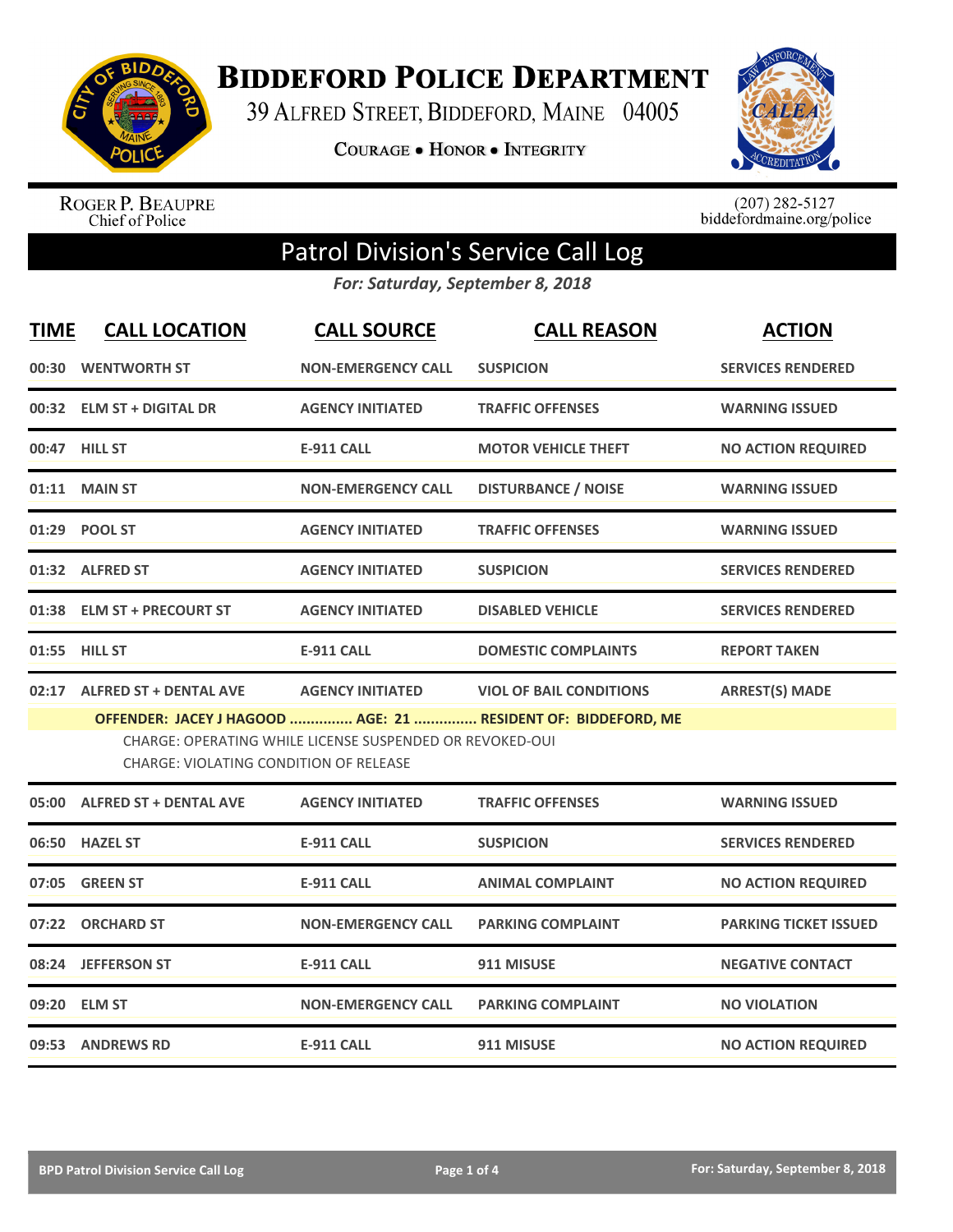## **TIME CALL LOCATION CALL SOURCE CALL REASON ACTION**

| 10:15 ELM ST | NON-EMERGENCY CALL SHOPLIFTING |                                                                  | <b>CITATION ISSUED</b> |
|--------------|--------------------------------|------------------------------------------------------------------|------------------------|
|              |                                | OFFENDER: STANLEY G DENNISON  AGE: 50  RESIDENT OF: PORTLAND, ME |                        |

CHARGE: THEFT BY UNAUTHORIZED TAKING OR TRANSFER ‐ SHOPLIFTING

| <b>10:17 MAIN ST</b>           | <b>NON-EMERGENCY CALL</b>       | <b>FRAUD (COUNTERFEIT BILL)</b>                             | <b>NO VIOLATION</b>          |  |  |
|--------------------------------|---------------------------------|-------------------------------------------------------------|------------------------------|--|--|
| 10:21 ALFRED ST + WEST COLE RD | <b>WALK-IN AT STATION</b>       | <b>LIGHT MALFUNCTION</b>                                    | <b>REFERRED OTHER AGENCY</b> |  |  |
| 10:43 ALFRED ST                | <b>AGENCY INITIATED</b>         | <b>TRAFFIC OFFENSES</b>                                     | <b>VSAC ISSUED</b>           |  |  |
| <b>10:45 MAIN ST</b>           | <b>E-911 CALL</b>               | <b>DISTURBANCE / NOISE</b>                                  | <b>UNFOUNDED</b>             |  |  |
| 10:48 FOSS ST                  | <b>NON-EMERGENCY CALL</b>       | ATTEMPTED/THREATENED SUICIDE VSAC ISSUED                    |                              |  |  |
| 11:36 PIKE ST                  | <b>E-911 CALL</b>               | 911 MISUSE                                                  | <b>NEGATIVE CONTACT</b>      |  |  |
| 12:02 LANDRY ST                | <b>AGENCY INITIATED</b>         | <b>ALL OTHER</b>                                            | <b>SERVICES RENDERED</b>     |  |  |
| 12:16 PRECOURT ST + CARVER ST  | <b>AGENCY INITIATED</b>         | <b>TRAFFIC OFFENSES</b>                                     | <b>VSAC ISSUED</b>           |  |  |
| 12:17 LINCOLN ST               | E-911 CALL                      | 911 MISUSE                                                  | <b>NO ACTION REQUIRED</b>    |  |  |
| 12:18 LINCOLN ST               | <b>E-911 CALL</b>               | 911 MISUSE                                                  | <b>NO ACTION REQUIRED</b>    |  |  |
| 12:30 BIRCH ST                 | <b>NON-EMERGENCY CALL</b>       | <b>TRESPASSING</b>                                          | <b>SERVICES RENDERED</b>     |  |  |
| 12:34 ELM ST                   | <b>AGENCY INITIATED</b>         | <b>TRAFFIC OFFENSES</b>                                     | <b>WARNING ISSUED</b>        |  |  |
| 12:48 ELM ST                   | <b>AGENCY INITIATED</b>         | <b>TRAFFIC OFFENSES</b>                                     | <b>VSAC ISSUED</b>           |  |  |
| <b>12:57 MAIN ST</b>           | <b>NON-EMERGENCY CALL</b>       | <b>ARTICLES LOST/FOUND</b>                                  | <b>SERVICES RENDERED</b>     |  |  |
| 12:59 ST MARYS ST              | <b>WALK-IN AT STATION</b>       | <b>INTEL</b>                                                | <b>SERVICES RENDERED</b>     |  |  |
| 13:04 HILL ST                  | AGENCY INITIATED WARRANT ARREST |                                                             | <b>ARREST(S) MADE</b>        |  |  |
|                                |                                 | OFFENDER: JAIME PINEDA  AGE: 18  RESIDENT OF: BIDDEFORD, ME |                              |  |  |
| CUADCE · WADDANT ADDECT        |                                 |                                                             |                              |  |  |

CHARGE: WARRANT ARREST

| 13:19 | <b>SUMMER ST</b>             | <b>NON-EMERGENCY CALL</b> | <b>ARTICLES LOST/FOUND</b>    | <b>REPORT TAKEN</b>          |
|-------|------------------------------|---------------------------|-------------------------------|------------------------------|
|       | 13:28 HAZEL ST + ST MARYS ST | <b>NON-EMERGENCY CALL</b> | <b>JUVENILE OFFENSES</b>      | <b>UNFOUNDED</b>             |
| 13:32 | <b>ALFRED ST</b>             | <b>NON-EMERGENCY CALL</b> | UNLOCKED DOORS - WINDOWS      | <b>SERVICES RENDERED</b>     |
| 14:32 | <b>ALFRED ST</b>             | <b>WALK-IN AT STATION</b> | <b>COURT ORDERED CHECK IN</b> | <b>NO VIOLATION</b>          |
|       | 14:48 HILL ST                | <b>E-911 CALL</b>         | <b>CHECK WELFARE</b>          | <b>TRANSPORT TO HOSPITAL</b> |
| 14:54 | <b>COLTON LN</b>             | <b>E-911 CALL</b>         | 911 MISUSE                    | <b>SERVICES RENDERED</b>     |
| 15:05 | <b>LINCOLN ST</b>            | <b>E-911 CALL</b>         | 911 MISUSE                    | <b>NO ACTION REQUIRED</b>    |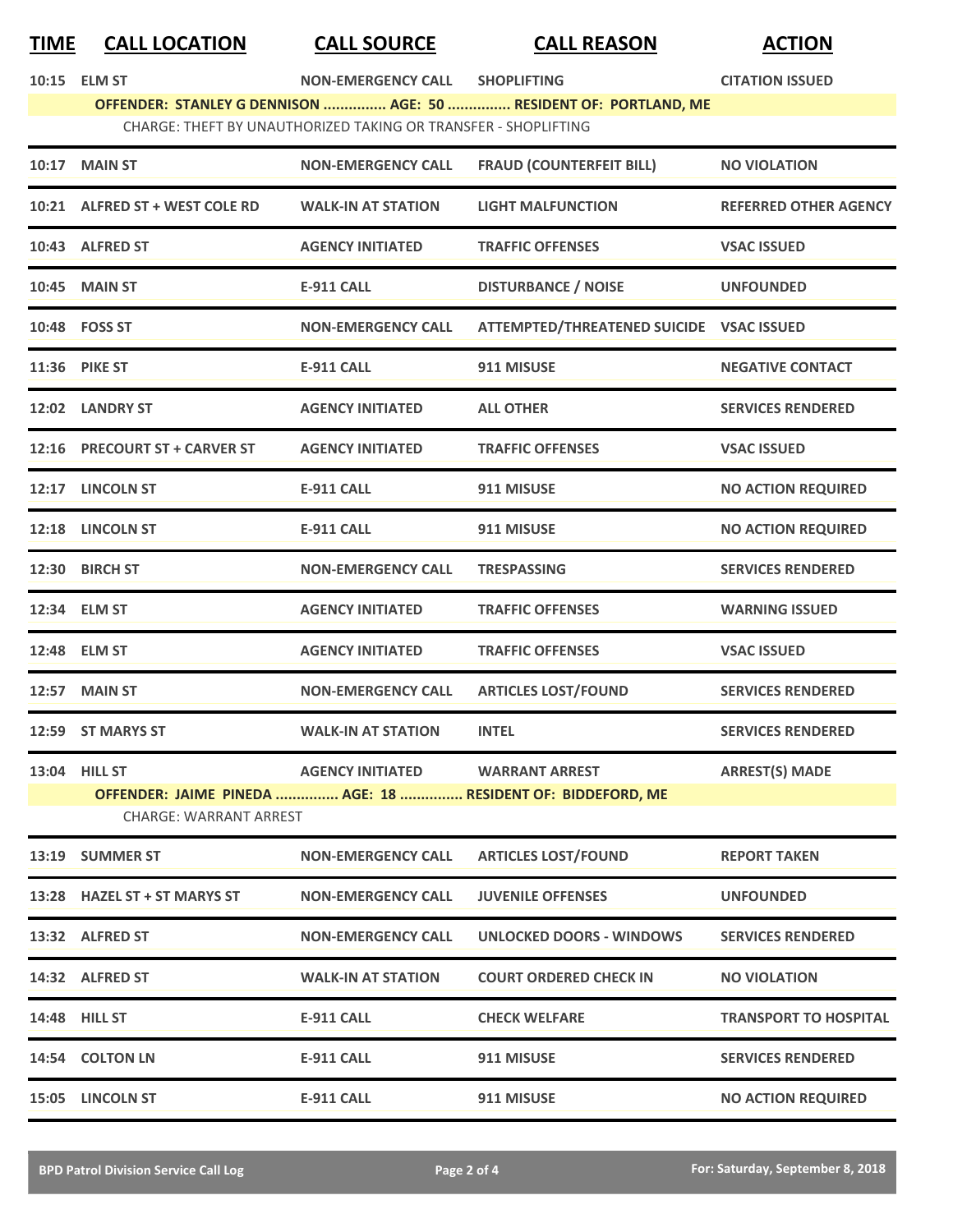| <b>TIME</b> | <b>CALL LOCATION</b>                          | <b>CALL SOURCE</b>        | <b>CALL REASON</b>               | <b>ACTION</b>                |
|-------------|-----------------------------------------------|---------------------------|----------------------------------|------------------------------|
|             | 15:29 ELM ST                                  | <b>NON-EMERGENCY CALL</b> | <b>ASSIST PD AGENCY</b>          | <b>SERVICES RENDERED</b>     |
|             | 15:59 SACO FALLS WAY                          | <b>E-911 CALL</b>         | <b>CHILDREN WHO LOST PARENTS</b> | <b>REPORT TAKEN</b>          |
|             | <b>16:02 HILL ST</b>                          | <b>AGENCY INITIATED</b>   | <b>TRAFFIC OFFENSES</b>          | <b>WARNING ISSUED</b>        |
|             | 16:07 ELM ST                                  | <b>WALK-IN AT STATION</b> | <b>SUSPICION</b>                 | <b>SERVICES RENDERED</b>     |
|             | 16:17 BENSON RD                               | <b>E-911 CALL</b>         | 911 MISUSE                       | <b>WARNING ISSUED</b>        |
|             | 16:24 ALFRED ST                               | <b>WALK-IN AT STATION</b> | <b>PAPERWORK</b>                 | <b>NO ACTION REQUIRED</b>    |
| 16:27       | <b>MAIN ST</b>                                | <b>AGENCY INITIATED</b>   | <b>SUSPICION</b>                 | <b>TRANSPORT TO HOSPITAL</b> |
|             | 17:34 SEVIGNY AVE                             | <b>E-911 CALL</b>         | 911 MISUSE                       | <b>NO VIOLATION</b>          |
|             | 17:44 ALFRED ST                               | <b>NON-EMERGENCY CALL</b> | <b>ARTICLES LOST/FOUND</b>       | <b>NO ACTION REQUIRED</b>    |
|             | 17:49 MAIN ST                                 | <b>E-911 CALL</b>         | 911 MISUSE                       | <b>WARNING ISSUED</b>        |
| 18:26       | <b>BOULDER WAY</b>                            | <b>NON-EMERGENCY CALL</b> | <b>SUSPICION</b>                 | <b>SERVICES RENDERED</b>     |
| 19:29       | <b>SACO FALLS WAY</b>                         | <b>NON-EMERGENCY CALL</b> | <b>ANIMAL COMPLAINT</b>          | <b>SERVICES RENDERED</b>     |
|             | 20:07 ALFRED ST + BARRA RD                    | <b>AGENCY INITIATED</b>   | <b>TRAFFIC OFFENSES</b>          | <b>WARNING ISSUED</b>        |
| 20:26       | <b>ALFRED ST + EMMONS PL</b>                  | <b>AGENCY INITIATED</b>   | <b>TRAFFIC OFFENSES</b>          | <b>WARNING ISSUED</b>        |
| 20:39       | ALFRED ST + MEDICAL CENTER D AGENCY INITIATED |                           | <b>TRAFFIC OFFENSES</b>          | <b>VSAC ISSUED</b>           |
|             | 20:46 ALFRED ST + EDWARDS AVE                 | <b>AGENCY INITIATED</b>   | <b>TRAFFIC OFFENSES</b>          | <b>WARNING ISSUED</b>        |
|             | 20:47 PINE ST                                 | <b>AGENCY INITIATED</b>   | <b>TRAFFIC OFFENSES</b>          | <b>WARNING ISSUED</b>        |
|             | 20:56 ELM ST + GOOCH ST                       | <b>AGENCY INITIATED</b>   | <b>TRAFFIC OFFENSES</b>          | <b>WARNING ISSUED</b>        |
|             | 21:02 ELM ST + PINE ST                        | <b>AGENCY INITIATED</b>   | <b>TRAFFIC OFFENSES</b>          | <b>WARNING ISSUED</b>        |
|             | 21:08 OCEAN VIEW DR                           | <b>NON-EMERGENCY CALL</b> | <b>SUSPICION</b>                 | <b>SERVICES RENDERED</b>     |
|             | 21:30 ALFRED ST                               | <b>WALK-IN AT STATION</b> | <b>ALL OTHER</b>                 | <b>SERVICES RENDERED</b>     |
|             | 21:35 FREEMAN ST + CLIFFORD ST                | <b>NON-EMERGENCY CALL</b> | <b>PARKING COMPLAINT</b>         | <b>GONE ON ARRIVAL</b>       |
|             | 21:55 ALFRED ST                               | <b>NON-EMERGENCY CALL</b> | <b>UNLOCKED DOORS - WINDOWS</b>  | <b>BUILDING CHECK/SECURE</b> |
|             | 22:07 ALFRED ST                               | <b>WALK-IN AT STATION</b> | <b>ALL OTHER</b>                 | <b>SERVICES RENDERED</b>     |